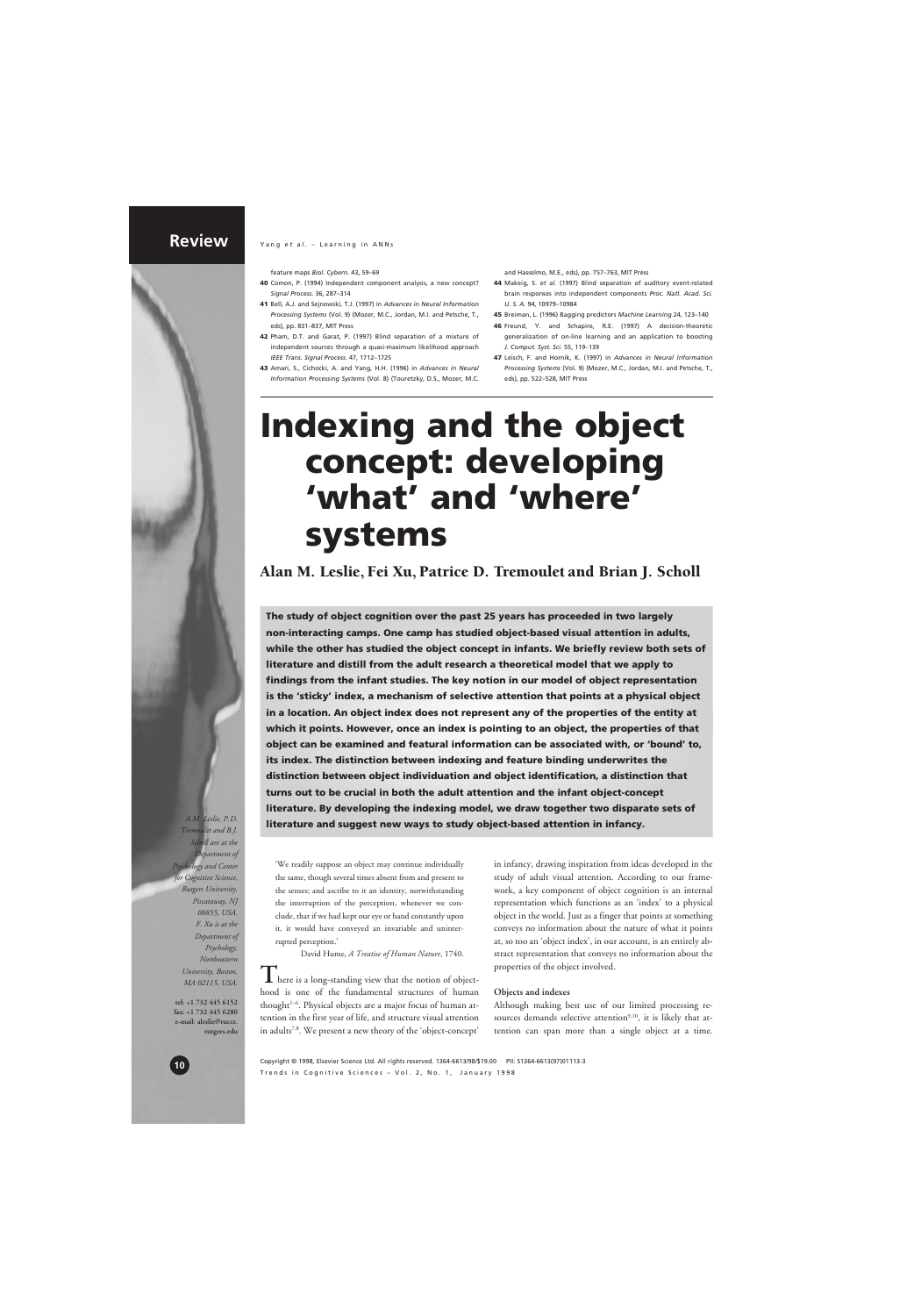**Review**

Without this, it would be hard to compare, or grasp a relation between, two or more objects. Our cognitive design may allow a compromise in which a small set of objects can be simultaneously attended to. In fact, we will suggest that our object indexing mechanism is limited to four indexes.

Indexing forms the basis for the infant's object concept through its role in the individuation, identification and enumeration of physical objects. Individuation establishes the notions 'single object' and 'more than a single object', while identification establishes the notion 'self-same one'. Existing evidence (reviewed below) suggests that infants have a limited ability to enumerate sets of 'simultaneously individuated' objects. We hypothesize that object indexing is the source of the limit on infant enumeration.

According to our model, the infant brain can simultaneously track a small set of physical objects, assigning to each object a 'pointer' from a small set of mental indexes. Because an index does not provide information about the properties of the object at which it points, property information has to be associated with or 'bound' to the index.

### *The 'object concept' as a mechanism of attention*

According to Piaget<sup>6</sup>, infants cannot represent objects unless they are currently perceived; consequently, occlusion annihilates objects for infants. Bower<sup>11,12</sup> argued instead that infants' responses to appearing and disappearing objects reflect immature attempts to assign, or to re-assign, numerical identities to the objects. Studies of visual attention in infancy have supported Bower's general view. Even young infants continue to attend to occluded objects<sup>13</sup>, to attribute properties to hidden objects<sup>14</sup>, to apprehend physical objects as cohesive bounded three-dimensional volumes that trace continuous paths in space and time $4,5$ , to attribute causal roles to objects in dynamic interactions<sup>15-17</sup>, and to represent the numerosity of small sets of objects<sup>18</sup>.

We analyze the development of the 'object concept' as the development of mechanisms of object-based attention. We first introduce our notion of object indexing, and review key ideas from the adult visual attention literature that inform our model; we then apply the model to recent infancy findings.

#### **Object indexing**

The central idea in our framework is the notion of an 'object index'. We hypothesize a number of properties.

First, an object index is a mental token that functions as a pointer to an object.

Second, an index does not inherently represent any of the properties or features of the object pointed at. A finger can point at an object but the finger itself does not say whether the object is red or green, what shape it has, or what kind of object it is. Likewise, an object index is an entirely abstract representation of what it points at. If featural or property information is to accompany the object representation, such information must be specifically associated with or 'bound' to the index.

Third, object indexing is a mechanism of selective attention and is therefore resource-limited: available indexes form a small fixed set. Although we are unsure how many indexes infants have available, we believe that it is not more

than four. We hypothesize that object indexes play an important role in infant sensitivity to the specific number of objects in small sets.

Fourth, indexes are assigned to objects primarily by location. Although indexes are assigned by location, they are not assigned to the locations themselves but to the objects in the locations.

There are four basic principles of index assignment: (1) a distinct object can attract only a single index; (2) once assigned, an index sticks to the object even as the object moves through different locations in space; (3) distinct indexes may be assigned to objects if and only if the objects occupy distinct locations in space; (4) because there is a small number of indexes, they need to be reused. An already assigned index must be de-assigned before it can be used with a new object.

If locational information is unavailable or ambiguous, then index assignment can be determined by property information. This might not be possible early in development.

The idea of an object-indexing process that picks out an individual object by location, but that disregards featural properties of the object, recalls two sets of ideas from the visual attention literature. First are recent theories of object-based visual attention mechanisms, most notably, Pylyshyn's 'FINST' theory (see Box 1) and Kahneman and Treisman's 'object file' theory (see Box 2). Second is the distinction between the 'what' and the 'where' systems of visual processing<sup>19-23</sup>. There is a body of evidence suggesting that featural information and locational information are processed, to a large extent independently, by anatomically distinct circuits in the brain. Featural information is processed mainly in circuits linking primary visual cortex, through extrastriate cortex, to the inferior temporal cortex, while information about the location of visual objects is processed mainly in a stream running from striate to parietal cortex.

We assume that the object indexing system allows a small number of objects to be indexed simultaneously. The indexes provide immediate access to the objects' locations, even though the objects may be in motion. In the case of occluded objects, the indexes allow access to the approximate location of the objects (e.g. they point to 'somewhere behind the occluder'). We also assume that the initial assignment of indexes to objects, that is, object individuation, is determined on the basis of the locations objects occupy. Finally, the indexes by themselves do not encode information about the nature of the objects they index (e.g. they do not provide featural information). For all these reasons, we assume that the 'where' system plays a fundamental role in object indexing (Fig. 1A).

Studies of adult visual attention have also uncovered relevant properties of the 'what' system. For example, a visual object that differs by a single feature or 'texton' from its background (e.g. a green circle among red circles) can be detected rapidly, pre-attentively, without effort, and independently of the number of distractors by a parallel search process. This is called visual 'pop-out'24–30. By contrast, the detection of a target that is defined by a conjunction of features (e.g. a green circle among green crosses and red circles) or by the absence of a feature (e.g. an O among  $Q's<sup>31</sup>$ )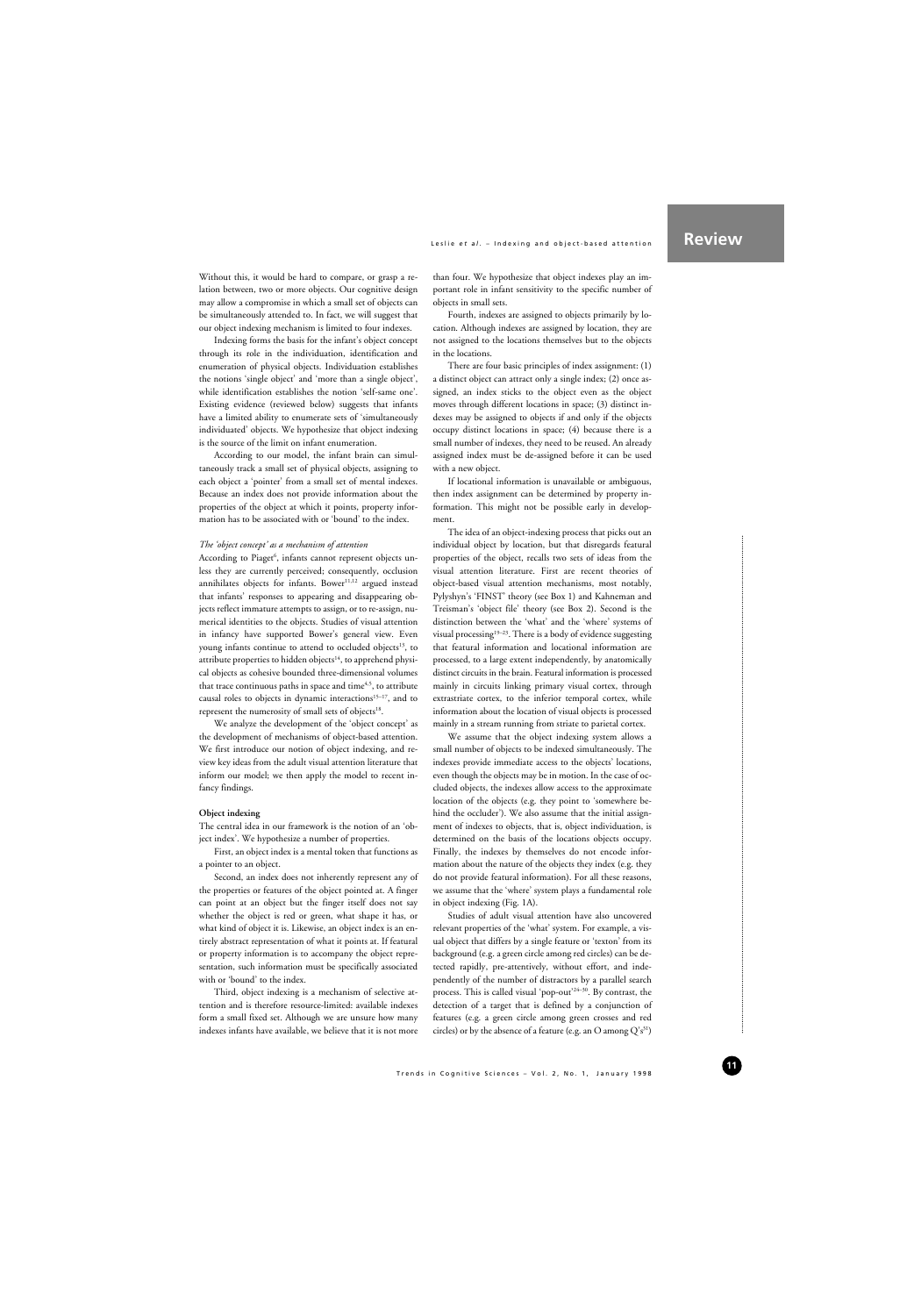# **Box 1. The 'FINST' visual indexing theory**

Visual attention imposes a limitation on our capacity to process visual information, but it is not clear at the outset what the correct units are for characterizing this limitation. It was traditionally argued, or assumed, that attention simply restricts various types of visual processing to certain areas of the visual field – in the manner of a spotlight<sup>a,b</sup> or a zoom-lens<sup>c</sup>. It has recently been demonstrated, however, that there must also be an object-based component to visual attention, in which attentional limitations are characterized in terms of the number of pre-attentively defined discrete objects that can be simultaneously processed<sup>d,e</sup>.

Several recent theories have attempted to explain how objects are individuated and continuously represented by processes of visual attention (e.g. Treisman's object file theory; Box 2). Pylyshyn's 'FINST' theory of visual indexing<sup>f,g,h</sup> complements these other theories by attempting to describe the mechanism by which the earliest object-based representations are realized.

In order to detect even simple geometrical properties among the elements of a visual scene (e.g. being inside, or being collinear), Pylyshyn<sup>fg</sup> argues that the visual system must be able to simultaneously reference, or 'index', multiple objects. Similarly, although focal attention can be scanned in a prescribed direction until it finds objects, it cannot focus on a particular object unless the location of that object has already been indexed. Pylyshyn's model is based on visual indexes that can be pre-attentively assigned to various items in the visual field, and serve as a means of access to those items for higher-level processes that allocate focal attention. In this regard, they function like pointers in a computer data structure; they reference certain items in the visual field (identifying them as distinct objects), without themselves accessing the properties of those objects.

The visual indexes in Pylyshyn's theory were historically called FINSTs ('Fingers of INSTantiation') because physical fingers work in an analogous way: 'Even if you do not know anything at all about what is located at the places that your fingers are touching, you are still in a position to determine such things as whether the object that finger number 1 is touching is to the left of or above the object that finger number 2 is touching… [T]he access that the finger contact gives makes it inherently possible to track a particular token, that is, to keep referring to what is, in virtue of its historical trace, the same object'f .

FINSTs can be assigned to objects in the visual field regardless of their spatial contiguity (in contrast to a spotlight model), with the following restriction: the architecture of the visual system provides only about four FINSTs. Furthermore, FINSTs are sticky; if an indexed item in the visual field moves, the FINST moves with it. FINSTs bestow a processing priority to the indexed items, and processes of focal attention can thus be applied to the (possibly moving) items without first engaging in a serial search for them (Ref. i; J.M. Intriligator, PhD thesis, Harvard University, 1997).

Several different experimental tasks have been used to adduce support for the FINST indexing framework, including evidence from multiple-object tracking, subitizing, visual search, and the line-motion illusion<sup>g,h</sup>. Of particular relevance here is the recent demonstration that the FINST indexing system recognizes and makes allowances for occlusion, suggesting that the indexes operate on perceptual representations rather than retinally-based representations<sup>j</sup>.

#### **References**

- **a** Eriksen, C.W. and Hoffman, J.E. (1972) Temporal and spatial characteristics of selective encoding from visual displays *Percept. Psychophys.* 12, 201–204
- **b** Posner, M., Snyder, C. and Davidson, B. (1980) Attention and the detection of signals *J. Exp. Psychol.* 109, 160–174
- **c** Eriksen, C.W. and St James, J.D. (1986) Visual attention within and around the field of focal attention: a zoom lens model *Percep. Psychophys.* 40, 225–240
- **d** Kanwisher, N.G. and Driver, J. (1992) Objects, attributes, and visual attention: which, what, and where *Curr. Dir. Psychol. Sci.* 1, 26–31
- **e** Egeth, H. and Yantis, S. (1997) Visual attention: control, representation, and time course *Ann. Rev. Psychol.* 48, 269-297
- **f** Pylyshyn, Z.W. (1989) The role of location indexes in spatial perception: a sketch of the FINST spatial index model *Cognition* 32, 65–97
- **g** Pylyshyn, Z.W. (1994) Some primitive mechanisms of spatial attention *Cognition* 50, 363–384
- **h** Pylyshyn, Z.W. *et al.* (1994) Multiple parallel access in visual attention *Can. J. Exp. Psychol.* 48, 260–283
- **i** Pylyshyn, Z.W. and Storm, R. (1988) Tracking multiple independent targets: evidence for a parallel tracking mechanism *Spatial Vis.* 3, 179–197
- **j** Scholl, B.J. and Pylyshyn, Z.W. (1997) Tracking multiple items through occlusion: clues to perceptual objecthood *Technical Report No. 42*, Rutgers University Center for Cognitive Science

requires the serial scrutiny of each potential target, is relatively effortful, and requires a search time that increases linearly with the number of distractors.

The integration of featural information with object location information appears to take a number of steps and is not achieved in a unitary process. Some of these processes are parallel and pre-attentive, while others operate serially and require attention or 'scrutiny'24,32. In object file theory, featural information is added at a later stage to an already active object representation<sup>33</sup>.

An important issue is the relation between 'perceptual objecthood' (the focus of current theories of visual attention) and 'conceptual objecthood' (the traditional focus of infant studies) (see Box 3). In the concept of the physical object, judgments of object identity are based on both spatiotemporal and featural grounds (e.g. the notion of an object 'sortal'). If a ball and a cup take turns appearing from an occluder and disappearing behind it again, we judge that there are two distinct objects rather than one (whose features change). This judgment is based on featural differences alone because the two objects are never seen simultaneously to occupy different locations. Object indexing must therefore allow purely featural information to drive index assignment. Nevertheless, spatiotemporal information is primary for object indexing; only when such information is ambiguous (e.g. because of occlusion) does featural information determine individuation. We need to introduce a contrast between individuating-bylocation and individuating-by-feature. Infant responses to spatiotemporally ambiguous situations, which we discuss below, suggest that individuation-by-feature might develop somewhat later in infancy. In order to capture the later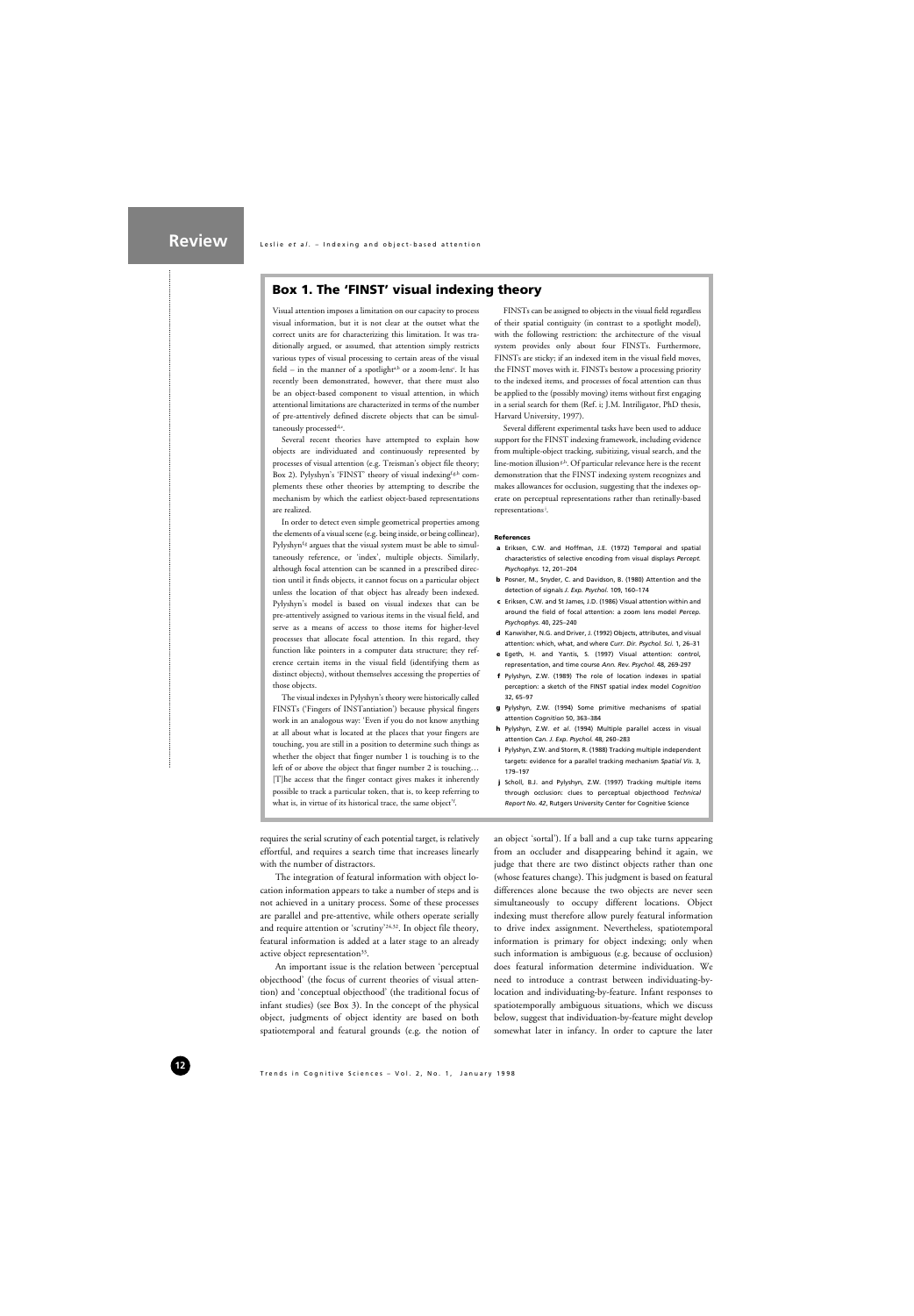## **Box 2. The 'object file' theory of visual indexing**

Like Pylyshyn's 'FINST' visual indexing theory (Box 1), Kahneman and Treisman's object-file theory<sup>a-c</sup> attempts to describe the nature of object-based representations of visual attention. (Note that we assume, as do Kahneman and Treisman, that visual indexes and object files are both parts of a single indexing system.)

One traditional idea in psychology is that visual stimuli are identified as objects when their visual projections activate semantic representations in long-term memory (LTM). Visual experience, on this view, consists simply in various shifting patterns of this type of LTM activation. Treisman and her colleagues call this the 'display-board model of the mind', and note that it has a number of distressing shortcomings<sup>c</sup>. It appears to be the case, for instance, that objects can be perceived and tracked through space even when they remain unidentified. Furthermore, when objects are initially mis-identified, and later correctly recognized, there is still never any doubt that the object involved was the same object: 'Two identical red squares in successive fields may be perceived as distinct objects if the spatial/temporal gap between them cannot be bridged, but the transformation of frog into prince is seen as a change in a single visual object'c . Identification *of* a particular object, in other words, is distinct from identification *as* an object in the first place.

Kahneman and Treisman have argued that an intermediate level of representation is needed to mediate this latter task. In their theoretical framework, this role is played by object files. According to their theory, attending to an object in the visual field causes a temporary representation called an object file to be created. This object file stores information about the object's properties, and this information is continually updated when the world changes. Each time an object's properties change, the new state of the object is compared with the previous state of the object file. If these two states are similar enough, then the object is seen as continuous, and the object file is updated appropriately. If the two states are dissimilar enough, however, then the previous object file decays, and a new object file is opened to represent the 'new' object.

Initially, when an object file is first 'opened', it contains only spatiotemporal information about the object's location. Later in on-line processing, however, further featural properties (e.g. the object's color or shape) may be added to the file. In this way, object files are quite distinct from LTM representations. They store information about objects' properties, but the files as wholes are addressed only by location, and will quickly decay once the corresponding objects leave the visual field. Object files do, however, survive motion and apparent motion<sup>c</sup>, while the question of occluded motion has not been studied.

#### **References**

- **a** Kahneman, D. and Treisman, A. (1984) in *Varieties of attention* (Parasuraman, R. and Davies, D.R., eds), pp. 29–61, Academic Press **b** Treisman, A. (1988) Features and objects: the 14th Bartlett
- memorial lectures *Q. J. Exp. Psychol.* 40, 201–237
- **c** Kahneman, D., Treisman, A. and Gibbs, B.J. (1992) The reviewing of object files: object-specific integration of information *Cognit. Psychol.* 24, 174–219

system, we need to modify the model in Fig. 1A (see Fig. 1B).

We listed above a number of reasons why location information plays a fundamental role in our indexing model of object individuation. The decisive reason for this design property may be learnability<sup>34</sup>. Some kinds of objects can undergo radical featural changes over time while retaining their identity (e.g. seedlings to trees, artefacts under repair, rotating objects). Tracking identity over featural change probably allows children to learn facts about particular object kinds.

The distinction between 'what' and 'where' neural systems may underpin the functional distinction between, respectively, the identification and individuation of perceptual objects<sup>20</sup>. The exact relationship between neural systems and functional models of attention, however, remains unclear. Nevertheless, the developing integration of these neural systems<sup>35</sup> should be a prime suspect in accounting for changes in infant object cognition. An important step in investigating this relationship is to construct a functional model of developing object attention in infants.

## **A model of infant object indexing**

We align hitherto separate theoretical frameworks by distilling key ideas from adult object-based attention into a model of the infant object concept. Our model's basic claim (Fig. 2) is that the individuation of a physical object entails the assignment of a mental index that points at the object. Assignment is primarily determined on spatiotemporal grounds ('individuation by location'). Featural and, more generally, property information influences the indexing process in two distinct ways: *individuation*-by-feature and *identification*-by-feature.

In our model, visual features, such as color and shape, are registered in a 'feature map'25,26. The feature map provides indexing with two types of output. The first type of output simply tells indexing whether or not salient new features have appeared. The 'old/new' message from the feature map signals detection of a feature difference without

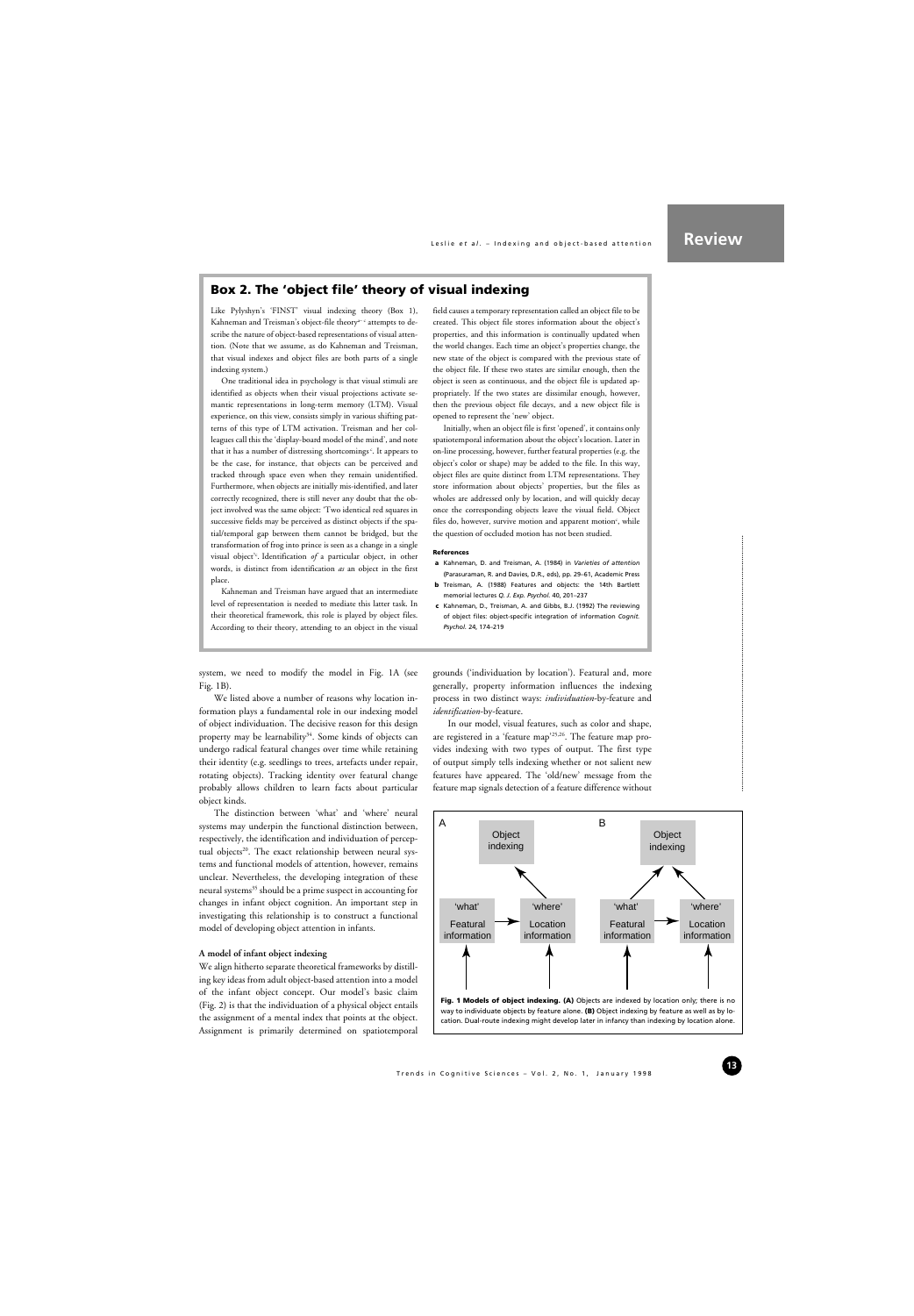# **Box 3. The relationship between perceptual and conceptual objecthood**

One general issue raised by our approach concerns the relationship between perceptual objecthood and the concept of 'physical object'. In the infancy literature 'physical objects' are countable, persistent three-dimensional volumes with mechanical properties<sup>a,b</sup>. In the adult attention literature, the 'objects' studied are almost always transitory, two-dimensional texture elements produced on a cathode ray tube. What relationship should one expect between these two notions of objecthood? One possibility is that perceptual objecthood develops 'out of' conceptual objecthood. Another is that the two develop independently. A third possibility is that both literatures study the same mechanisms that, though adapted through evolution for cognizing 'real' physical objects, nevertheless operate seamlessly on the transitory entities that flit across a phosphor screen. Object indexing provides a framework for addressing this issue.

Can we simply identify object indexes with either FINSTs or object files? There are reasons to think not, so far as these theoretical entities are currently understood. Firstly, both FINSTs and object files serve to individuate perceptual episodes, whereas object indexes individuate objects as physical objects. The reappearance of a physical object from behind a screen might form a new perceptual episode – but it is not a new physical object. Secondly, in object indexing, a distinct object attracts a single index. But FINSTs can be assigned such that a given object attracts one FINST while a part of that object attracts a second FINST (when binding the variables of the predicate 'is-part-of')<sup>c</sup>. Thirdly, FINSTs operate after parallel pre-attentive visual processes but before serial focal attention to provide 'the attentional focus information about where the item is in the retinal image' (Ref. d, p. 72, but see Ref. j, Box 1). Object indexes in our framework continue to track objects that are completely occluded. In such cases, the item does not appear on the retina. In occlusion, the locational access that the index provides might be only an approximate region. Perhaps more important than occlusion for distinguishing FINSTs and object indexes will be the time scale of indexing through occlusion. If FINSTs decay rapidly following occlusion, object indexes will have to endure for relatively long periods of time.

A reappearing, previously indexed object should pull its index with it. The 'stickiness' of the index is needed to track the numerical identity of the object. However, stickiness is not a complete solution. Consider the situation where one of two previously indexed objects behind a screen reappears. Which one? Without consulting featural information, it is not possible to tell. Object file theory has never specified that featural information alone can cause the opening of an object file. In our model, featural information must be able to influence index assignment. However, this might be a property of a relatively mature processing system and thus occur later, in a developmental sense.

#### **References**

- **a** Leslie, A.M. (1994) in *Mapping the mind: domain specificity in cognition and culture* (Hirschfeld, L. and Gelman, S., eds), pp. 119–148, Cambridge University Press
- **b** Spelke, E.S., Phillips, A. and Woodward, A.L. (1995) in *Causal cognition: a multidisciplinary debate* (Sperber, D., Premack, D. and Premack, A.J., eds), pp. 44–78, Clarendon Press
- **c** Pylyshyn, Z.W. (1989) The role of location indexes in spatial perception: a sketch of the FINST spatial index model *Cognition* 32, 65–97
- **d** Trick, L.M. and Pylyshyn, Z. (1994) Cueing and counting: Does the position of the attentional focus affect enumeration? *Visual Cognit.* 1, 67–100

indicating what that difference is. This limited information is sufficient to support individuation decisions. What it will not do is support identification judgments because these depend upon specifying the features. The second type of output permits identification-by-feature: specific featural information is obtained from the feature map and bound to a particular index. Feature binding occurs after index assignment (individuation), if it occurs at all.

Consider the distinction between individuation and identification: an observer watches as different objects are, one by one, removed from a bag, briefly shown, then replaced in the bag. The observer is then asked two questions: an individuation question, 'How many objects were shown?', and an identification question, 'What objects were shown?'. The first question requires that the observer count the objects. Because they are shown one at a time, the observer must increment the count only if a new feature is perceived (so the same object is not counted twice). The observer can then discard featural information and still know the number of objects shown. Remembering that there were six objects is easier than remembering what each object was (a ball, a pencil, …) or what color and shape each had. The latter information, however, must be remembered in order to identify the objects and answer the second question. To answer the first question, featural information is used only to individuate the objects and is then discarded; to answer the second question – to identify the objects – featural information must be retained.

We capture the distinction between object individuation and identification in terms of feature binding. The assignment of 'raw' indexes alone will suffice to individuate objects. But if these objects are later to be identified, then appropriate featural information must be associated with each index.

The distinction between individuation and identification echoes the contrast drawn by Sagi and Julesz (Ref. 36, p. 620) between feature detection and feature identification. Sagi and Julesz showed that adults could rapidly count (subitize) targets that differed from a large array of distractors by a single feature (in this case, orientation). Subjects were considerably slower to discriminate whether or not the targets differed from each other. Furthermore, whereas the amount of time subjects took to count targets was not dependent on their number, the time required to discriminate among them was. Sagi and Julesz concluded that target individuation and target identification require different mechanisms. Although processing times in Sagi and Julesz's study and in the studies of infants we examine below differ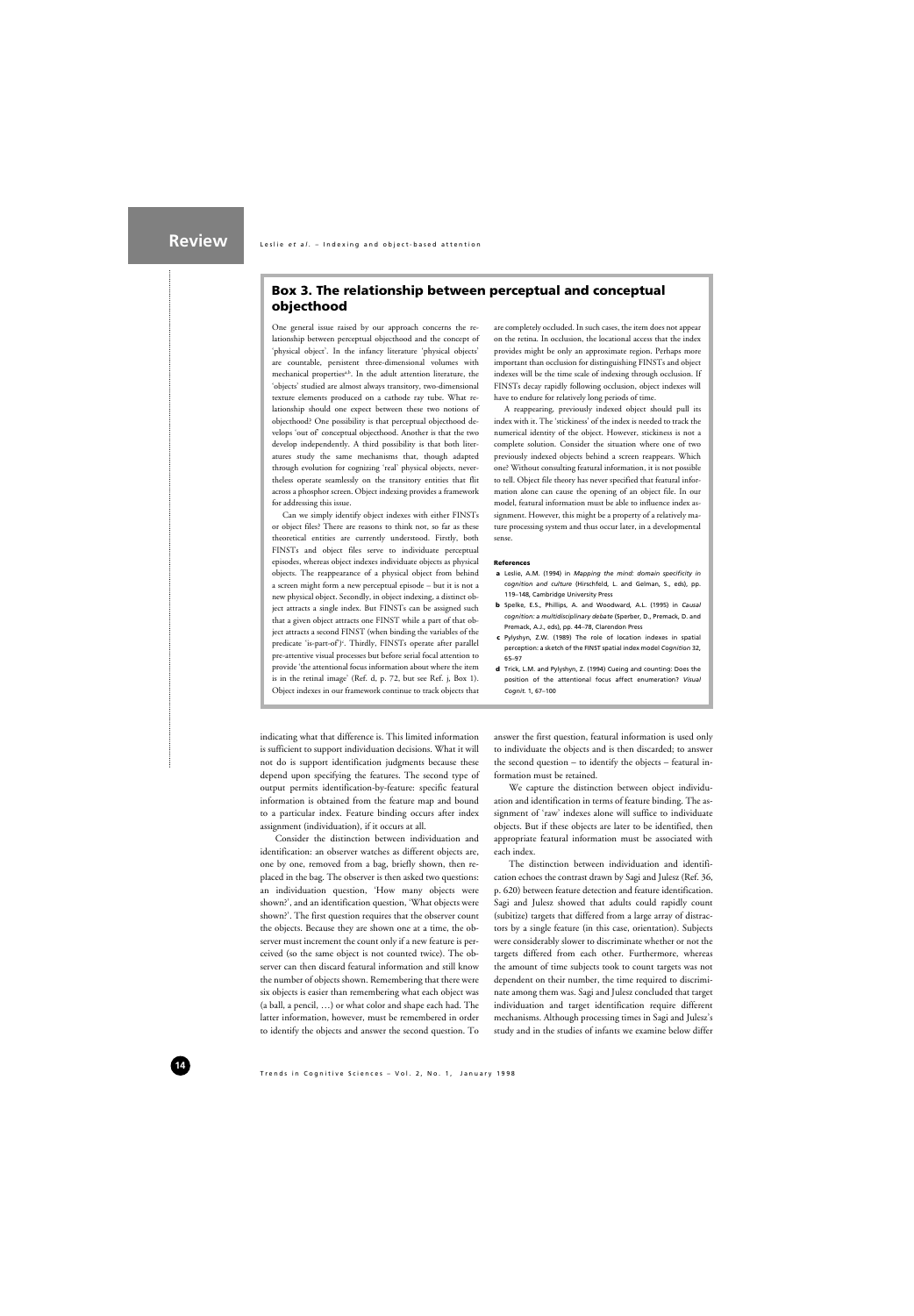# **Review**

by two orders of magnitude, a similar distinction between individuation and identification seems relevant to both.

While drawing upon theories of adult visual attention, our framework is distinct: (a) in a number of respects related to the requirements of indexing physical objects as opposed to perceptual objects (Box 3); and (b) in its focus on the development of these mechanisms.

## **Key findings on infants' object cognition**

We now discuss some recent studies of infants from the point of view of indexing theory. All the studies used measures of infant looking-times to expected and unexpected outcomes.

A seminal study by Spelke<sup>4,37</sup> found that young infants' individuation judgments were influenced by spatiotemporal continuity (Fig. 3). We can interpret these findings as indexing by location. Take Spelke's first condition: as the first object appears, it is assigned an index. The index sticks to the object as it moves along, disappearing and reappearing from behind each of the screens in turn (Fig. 3A, i). A single object attracts a single index. The test phase, in which the single object is seen again, concurs with indexed expectations and has little novelty (Fig. 3B, i). The two-object test (Fig. 3B, ii) requires the infant to assign a new index (by location) to the second object and consequently attracts additional attention<sup>30</sup>. In the discontinuous condition (Fig. 3A, ii), the first appearance of the object attracts an index that, again, sticks as the object disappears behind the screen. But in this condition the object does not reappear. Instead, another object appears from behind the second screen. Because the first index still points behind the first screen and has not traversed the gap, a new index must be assigned to the second object. Now the infant has two indexes active, which translates into an expectation for two objects. When a single object is shown in the test, the infant has two indexes active with only one of them pointing at something. The infant looks for the 'vanished' object.

Recently, Xu and Carey<sup>34</sup> showed infants pairs of objects by removing and replacing them from behind a screen. The objects are placed in the infants' view either two at a time (spatial condition) or alternating, one at a time (temporal condition). The objects always differ by kind (e.g. a shoe and a cup). Following familiarization, the screen is removed revealing either only one of the objects previously shown, or both objects.

In the spatial condition, 10-month-old infants looked longer when the screen revealed a single object. However, in the temporal condition, the infants looked equally at the revelation of one and two objects. They appeared unable to infer that a shoe and a cup must be distinct objects, unless they saw both objects together at the same time. When shown the cup and shoe at different times, they did not infer the presence of two distinct objects. Slightly older infants, at 12 months, successfully inferred two objects under both conditions.

Apparently, Xu and Carey's younger infants individuated only by location. Indexing theory, drawing on independently motivated notions, provides a ready explanation. Because objects are indexed by location, seeing two objects in different locations at the same time forces the assignment



by red arrows) occurs after the index has been assigned, if it occurs at all. Although feature binding is not required for individuation (even for individuation by feature), it is required for identification of objects (by feature). We assume that there is only a limited number of indexes available (up to the subitizing limit).

of two indexes: therefore two individual objects are inferred. However, the index does not automatically carry featural information. When only one object at a time is in view, only one index is assigned. The featural differences across successive appearances might be registered and remembered in the



display (i) showed the same object moving to and fro without occluders. The second display (ii) showed two objects moving to and fro without occluders. The infants trained on continuity look longer at the display showing two objects, suggesting that they perceived the original event as involving a single object. The infants trained on discontinuity looked longer at the one object display, reversing the preference found in the first condition. The failure of the object to appear in the gap apparently led these infants to assume that two distinct objects were involved (Modified from Ref. 37).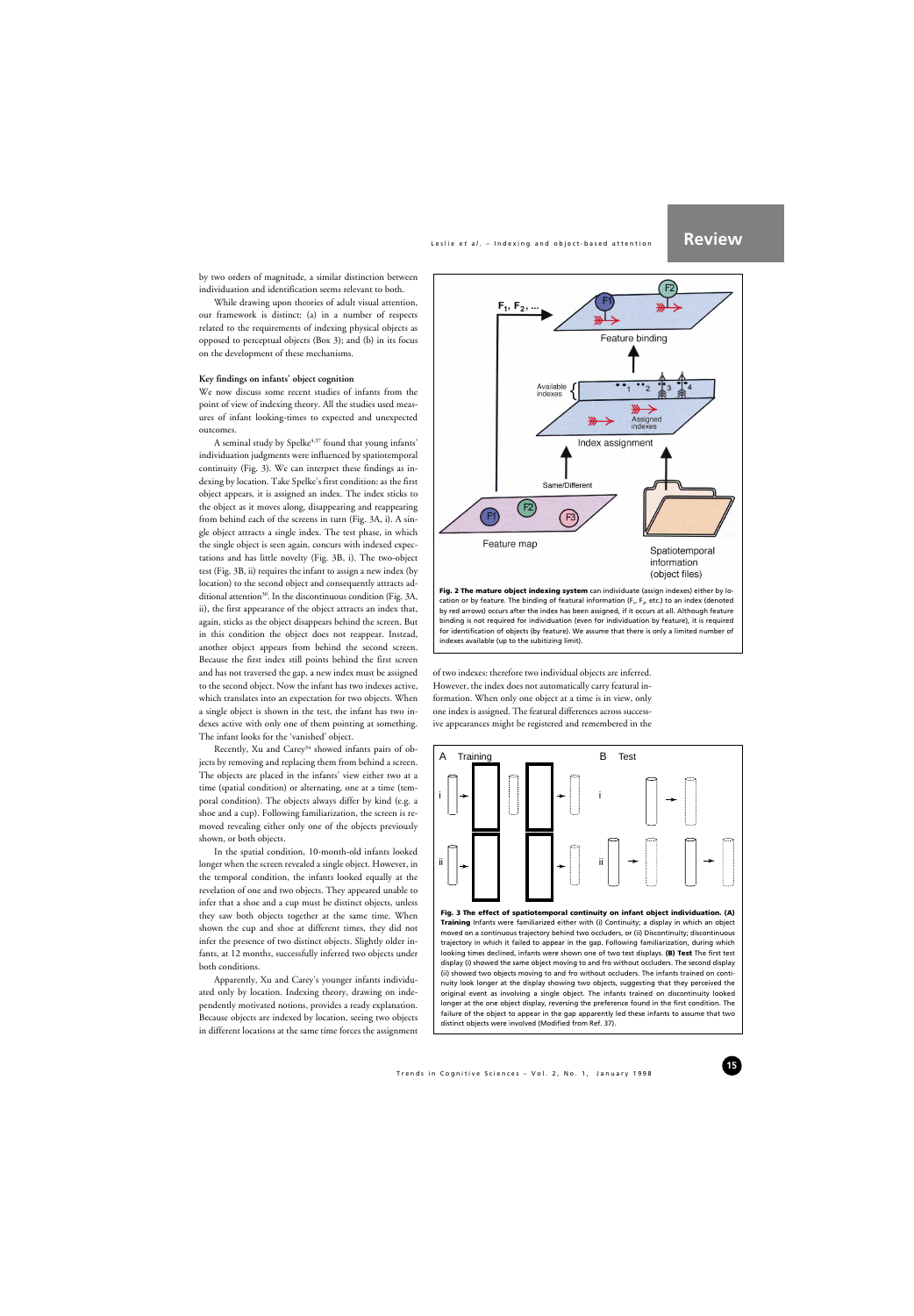

screen. The two objects were thus shown in the same location but across different times. When the screen was removed following familiarization, the infant saw either the triangle and circle (expected) or two triangles (unexpected) or two circles (unexpected). Infants in the unexpected conditions ('drop shape') looked longer, indicating that they indexed two distinct objects during the familiarization period. By 12 months, infants will assign distinct indexes based on shape differences alone (Modified from Ref. 38).

infant's feature map, but they do not force the assignment of distinct indexes. Under these conditions at 10 months, indexing appears to be driven by the 'where' and not by the 'what' system. By 12 months, however, the featural differences across time apparently do force assignment of a second index. One intriguing hypothesis is that the change between 10 and 12 months in these tasks reflects increased integration of ventral ('what') and dorsal ('where') neural systems.

Recent findings suggest that object individuation processes are still immature at 12 months<sup>38</sup>. Following sequential presentation of two differently shaped objects, infants looked longer when the screen revealed two objects of the same shape (Fig. 4). By 12 months, infants will assign distinct indexes based on shape differences alone. A second experiment, in which color rather than shape was manipulated, produced different results (Fig. 5). Following familiarization, infants did not look longer when the screen revealed two red disks (unexpected) compared with a red and a green disk (expected).

Although color is sometimes more salient than shape for infants<sup>39</sup>, a further experiment examined the possibility that infants fail to attend to the color of physical objects (Fig. 6). In fact, the 12-month-olds did attend to color and used the color difference to individuate the objects: if repeatedly shown same-colored objects, infants expected one object; if shown differently colored objects, they expected



two. However, in neither case (Figs 5 and 6) did the infants care whether the revealed objects were of the same or different colors.

Twelve-month-olds use color and shape features in subtly different ways. With sequential presentation, they establish a new object representation when their feature map registers a new shape and then bind that shape feature to the object index. Twelve-month-olds also assign a new object index when their feature map registers a new color property but the color feature is not so readily bound to the index. In the case of shape, 12-month-olds individuate and identify on the basis of shape, but apparently they only individuate, and do not identify, on the basis of color. This might be a useful strategy for learning about object kinds.

#### *Studies of infant 'counting'*

Infants are sensitive to the numerosity of perceptual items in two-dimensional patterns, at least so long as the number of items is small. By controlling for properties that are correlated with numerosity, such as the density, area and length of arrays, looking-time studies show that infants can reliably detect the difference between sets of two and three items<sup>40–44</sup>, and can sometimes detect the difference between three and four<sup>41,45</sup>.

Wynn18 argues that five-month-old infants can count physical objects. Infants were familiarized with a single object (a doll) placed upon a small stage, and then occluded. A second doll was introduced and then added to the one behind the screen. The screen was removed to reveal either one (unexpected) or two (expected) objects. Infants looked longer at the single object than at the pair of objects. Further conditions familiarized infants to two objects on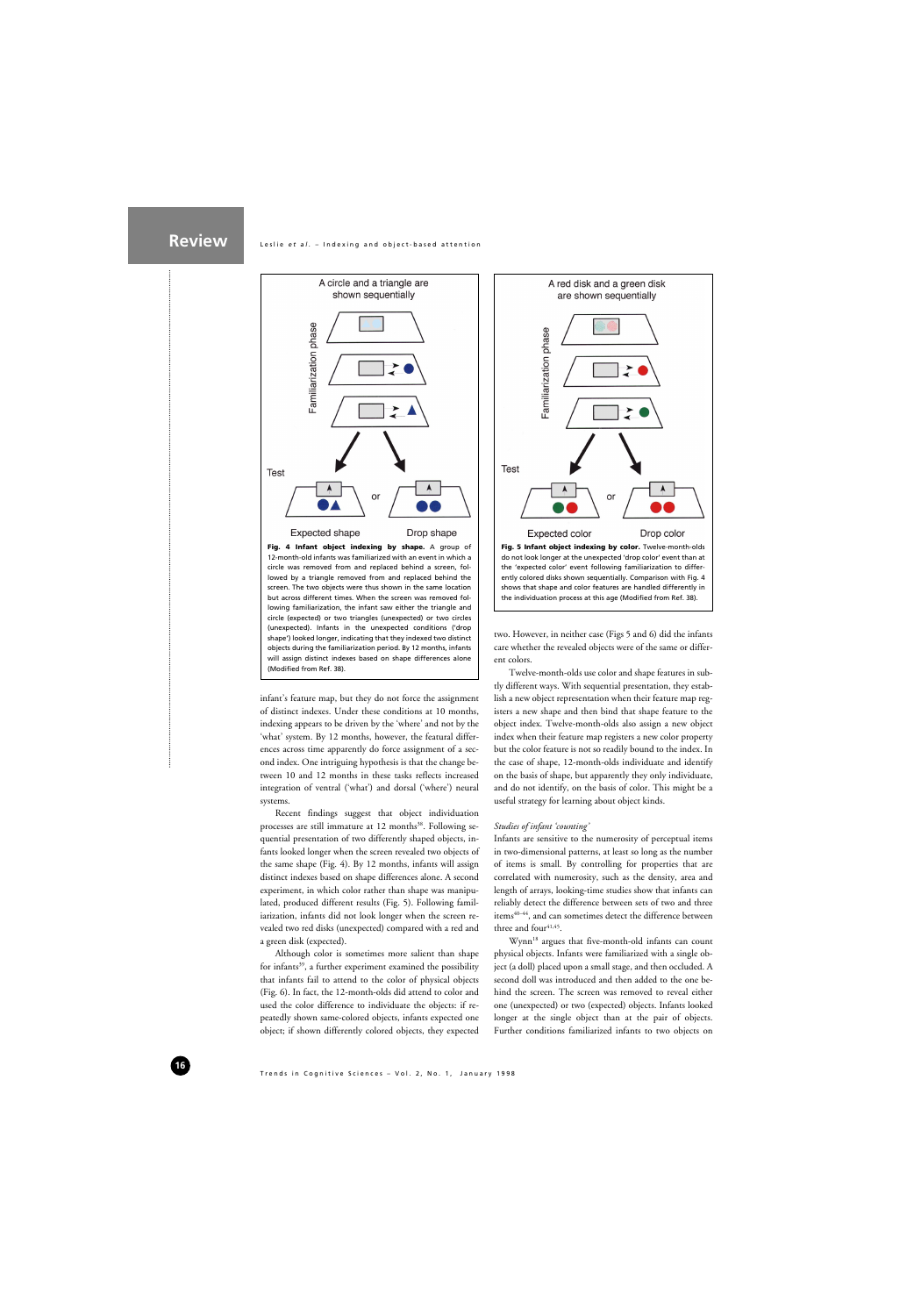

infants could have known they were being shown two objects alternately rather than one object repeatedly. The infants assumed conservatively that they were seeing only a single object and did not expect to see two (Modified from Ref. 38).

stage. After screening, one of the objects was removed from behind the screen and carried off stage. When the screen was lowered, infants saw either one object (expected) or two (unexpected). Again the infants looked longer at the unexpected outcome. These findings have been replicated and extended in other studies<sup>46,47</sup>. Wynn argues that results such as these show that infants possess numerical representations.

In replicating Wynn's results, Simon and colleagues<sup>47</sup> found that five-month-old infants looked longer at unexpected numerosity outcomes, but did not look longer when the identities of the objects were changed unexpectedly. Translating Wynn's and Simon *et al.*'s results into indexing theory, numerosity is tracked by the assignment of indexes to objects (specifically, indexing-by-location); true numerical representation may not be necessary<sup>48</sup>. At five months, infants will index-by-location without binding features; however, this prevents them from later identifying the objects by feature. Our model thus provides an explanation for Simon *et al.*'s finding that, to young infants numerosity violation is more 'surprising' than featural change. Data reviewed ear-

#### **Outstanding questions**

- What is the relationship between perceptual and conceptual objecthood? Are the points of contact between the literature on adult object-based attention and that on the infant object concept simply analogies, or are the same mechanisms at work in both cases? If the latter, what precise role do these mechanisms play in conceptual development; for example, in the development of sortal concepts?
- Are the theoretical entities object indexes, FINSTs, and object files – the same or different? One obstacle to identifying them is that these representations have been studied at very different time scales: seconds or tens of seconds versus tens or hundreds of milliseconds. Do these different time scales merely reflect different methodologies, or do they also have theoretical significance?
- We have hypothesized that the ability to individuate physical objects by location comes on-line earlier in development than the ability to individuate by feature, which in turn comes on-line earlier than the ability to identify by feature. Does this sequence map onto the neural development of 'what' and 'where' visual pathways, and if so, how?
- In order to track the numerosity of sets of objects, do infants simply employ object indexes and not 'true' numerical representations, or does object indexing merely provide a mechanism whereby numerical representations can be deployed?
- Our model assumes, for convenience, the notion of 'feature'. Under what circumstances do infants bind features to object representations? How does binding change with development? Are there different developmental patterns for different kinds of features (e.g. shape, size, color, other textures)? Can other kinds of properties (e.g. mechanical properties, such as rigidity, solidity, cohesiveness, perceived agency, or the property of belonging to a certain object kind), also be brought within our framework, or does the binding of these properties belong to a distinct level of cognitive architecture?

lier suggested that infants at 10 months have limited abilities to individuate-by-feature $34$ , and that at 12 months, infants show limited ability to identify-by feature, even following individuation-by-feature<sup>38</sup>.

#### **Conclusions**

We have constructed a set of theoretical notions, each of which is independently grounded in adult visual attention, and have fashioned a model of the infant 'object concept'. Although we make specific proposals, our intention is not to take up a cast-iron stance on details. It is much too early for that. Instead, we have outlined a theoretical framework that can cast existing data in a new light and suggest new approaches to old questions. The classical idea of object representations as bundles of sensations, perceptual features, or properties of any kind, might be fundamentally mistaken. Instead, the heart of any object representation might be inherently abstract, a kind of mental pointing at a 'this' or at a 'that'.

#### **Acknowledgements**

We are particularly grateful to Susan Carey for stimulating our interest in these questions over the years, to Zenon Pylyshyn for helpful comments on an earlier draft, and to these and other members of the Princeton–Rutgers–NYU Object Group; especially Bela Julesz, Anne Treisman, Eileen Kowler, Thomas Papathomas, and Jacob Feldman for helpful discussions. This work was supported by NSF project grant SBR-9616342 awarded to A.M.L.

#### **References**

**1** Chomsky, N.A. (1975) *Reflections on Language*, Pantheon

**2** Hume, D. (1740) reprinted in *David Hume on Human Nature and*